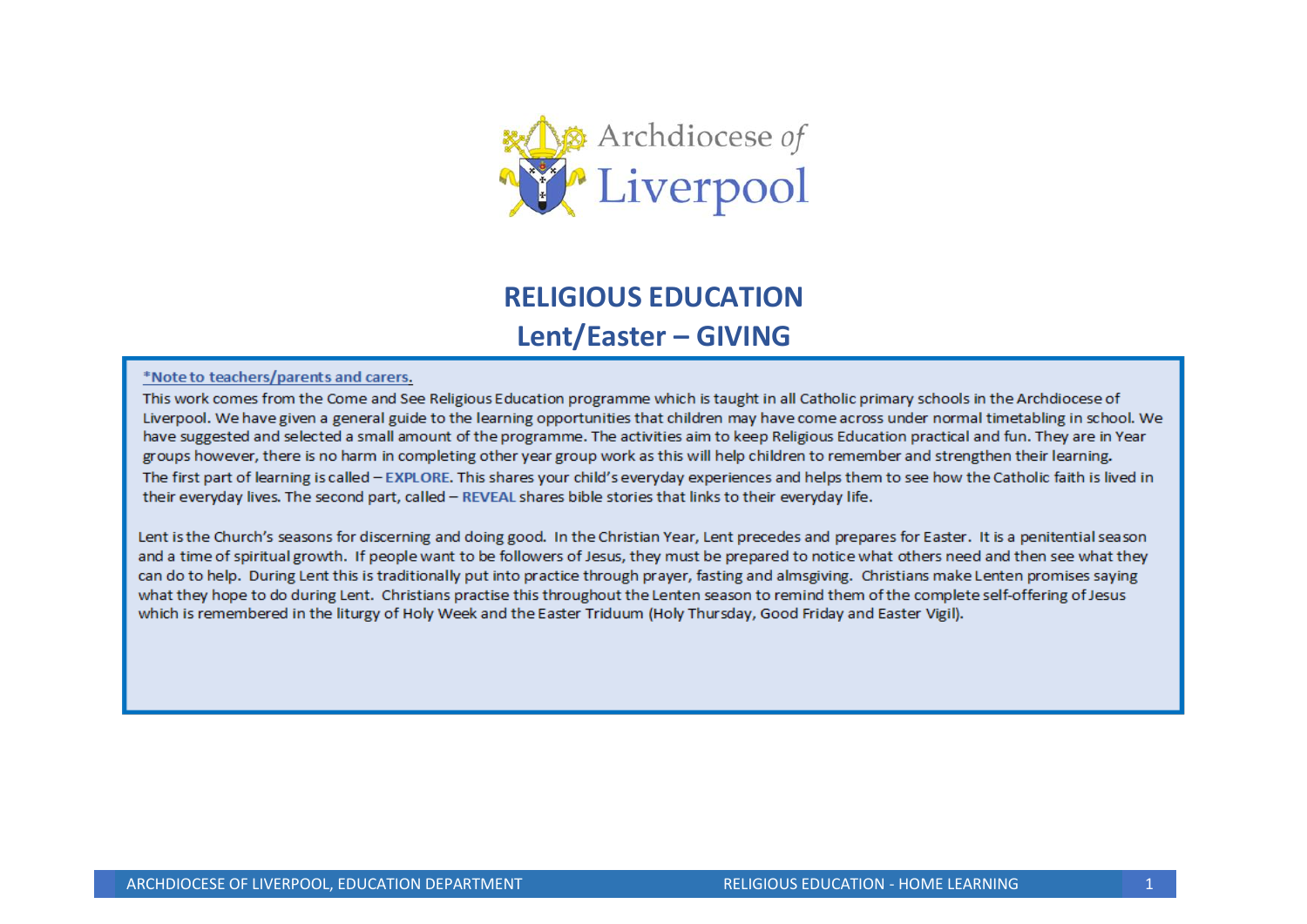## **RELIGIOUS EDUCATION - NURSERY & RECEPTION – LENT EASTER - GIVING**

## **EXPLORE: Spring is a time when things begin to grow.**



<https://m.youtube.com/watch?v=STwCfjVajys>



## **Choose Activities**

• Spend time looking at a variety of things that grows in springtime – e.g. twigs with buds, bulbs, seeds.

• Go on a Nature Trail and talk about the wonder of growth and new life.

• Watch a time lapse clip of a chick hatching from an egg [https://www.youtube.comwatch?v=F38tIGO5TFY](https://www.youtube.comwatch/?v=F38tIGO5TFY)

•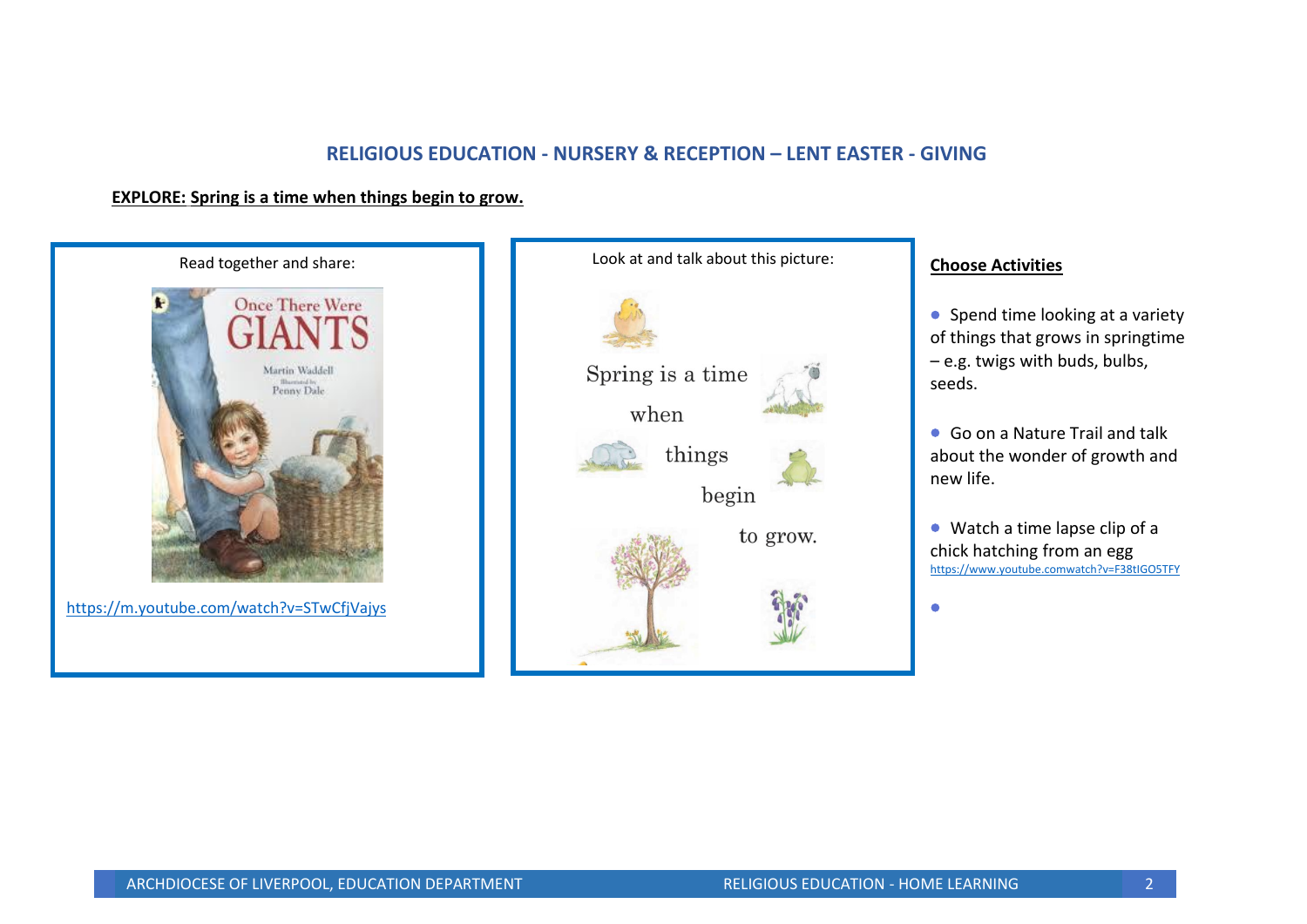

**Recognise growth in nature and discover the ways in which things grow.**

• Plant some cress or something similar that grows very quickly. Focus on what is happening over time. Some ideas for cress growing can be found on this webpage…https://theimaginationtree.com/growing-cress-heads-and-cress-initials/

## **REVEAL: Learn about Lent; a time to show love like Jesus. We look forward to Easter.**

Lent is the time before Easter.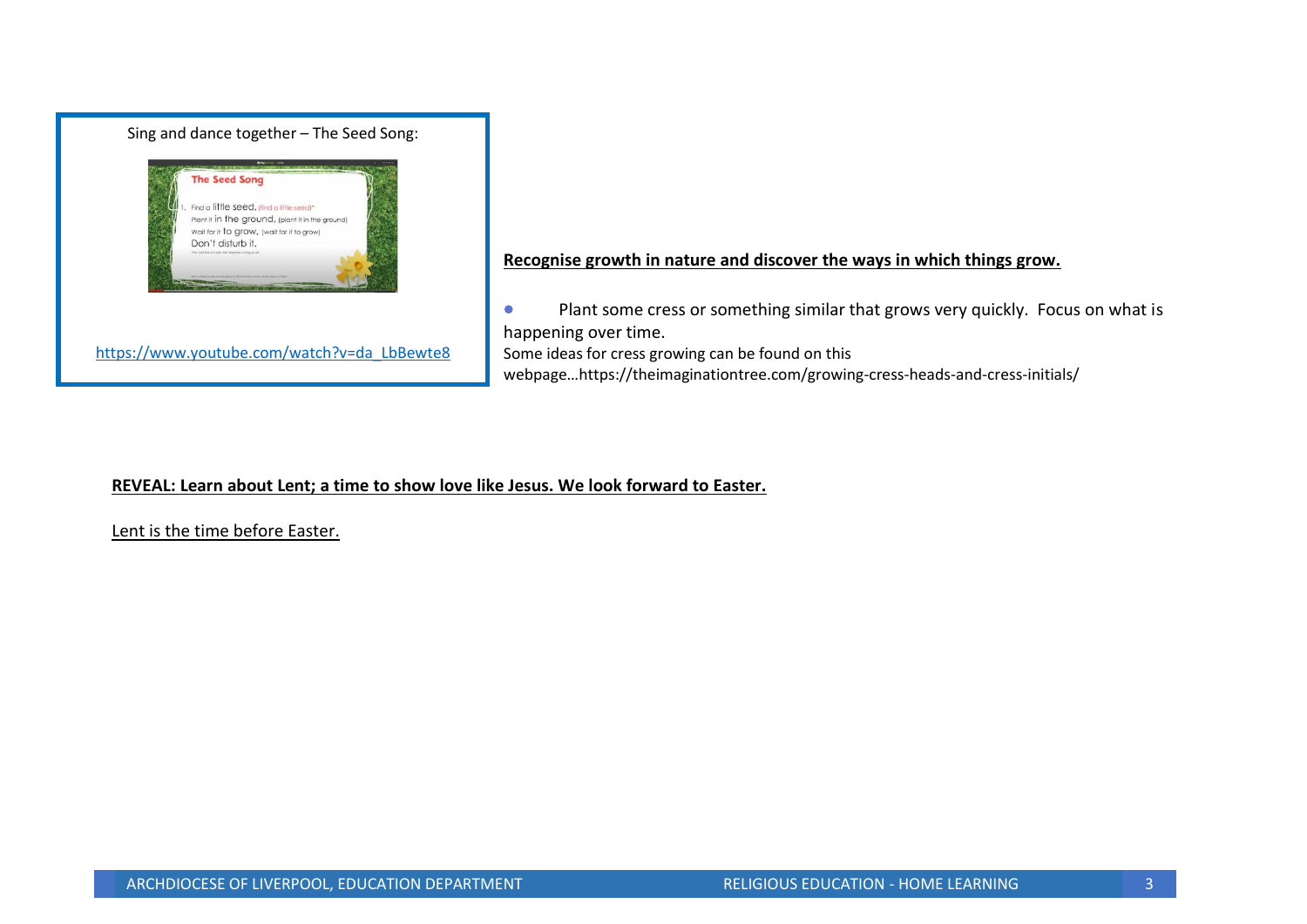

#### **Choose Activities**

• Make a list of all the ways we can grow in love - sharing and **helping**, **giving time**, **love**. Talk about what other ways love can be shown to others?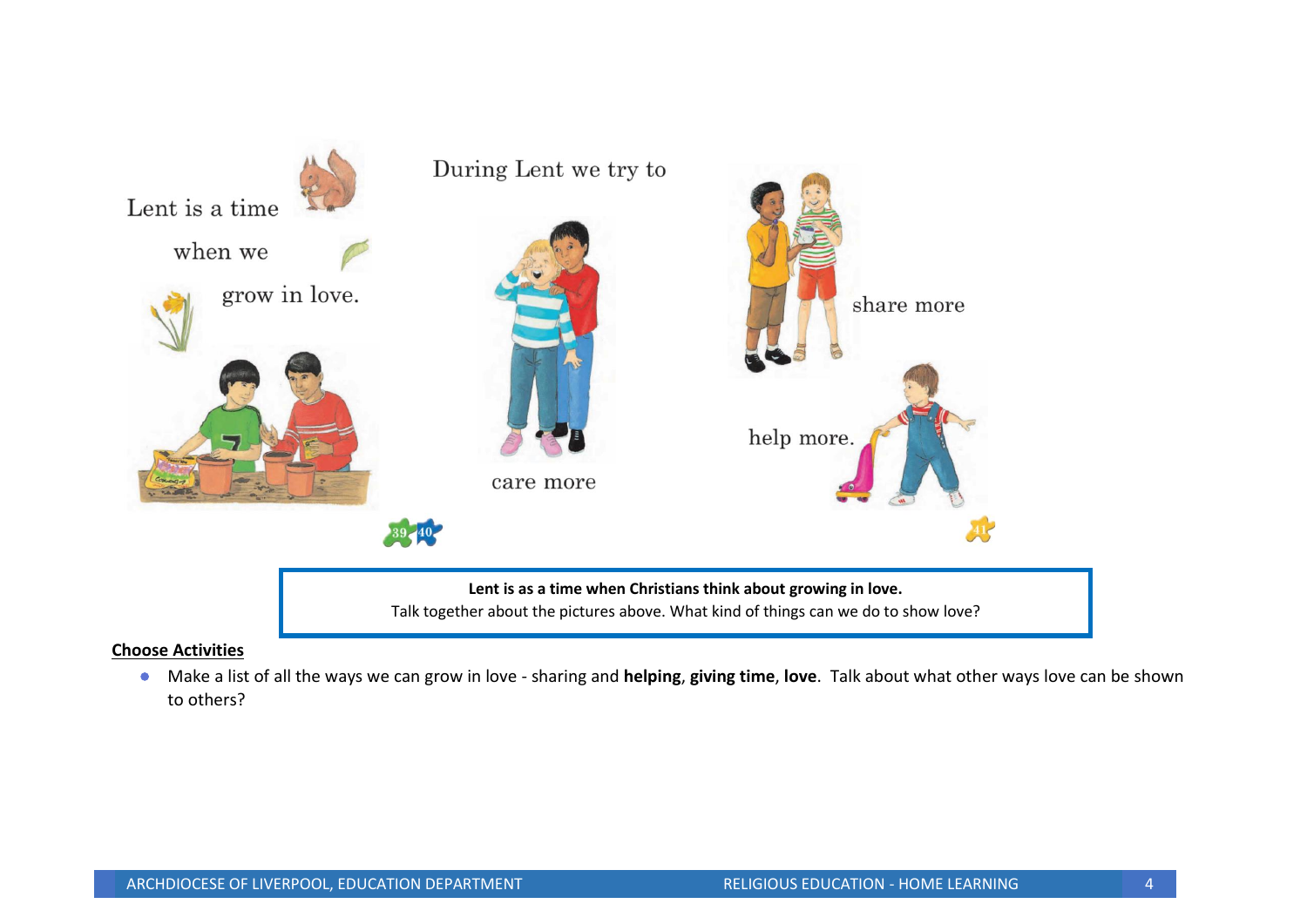- Can you make a Lenten promise card showing how *'I want to grow in love like Jesus by...'?*
- Loving others means doing things and expecting nothing in return. On a heart shape, draw and write how you can show love in Lent. (Please see the heart shape attached)

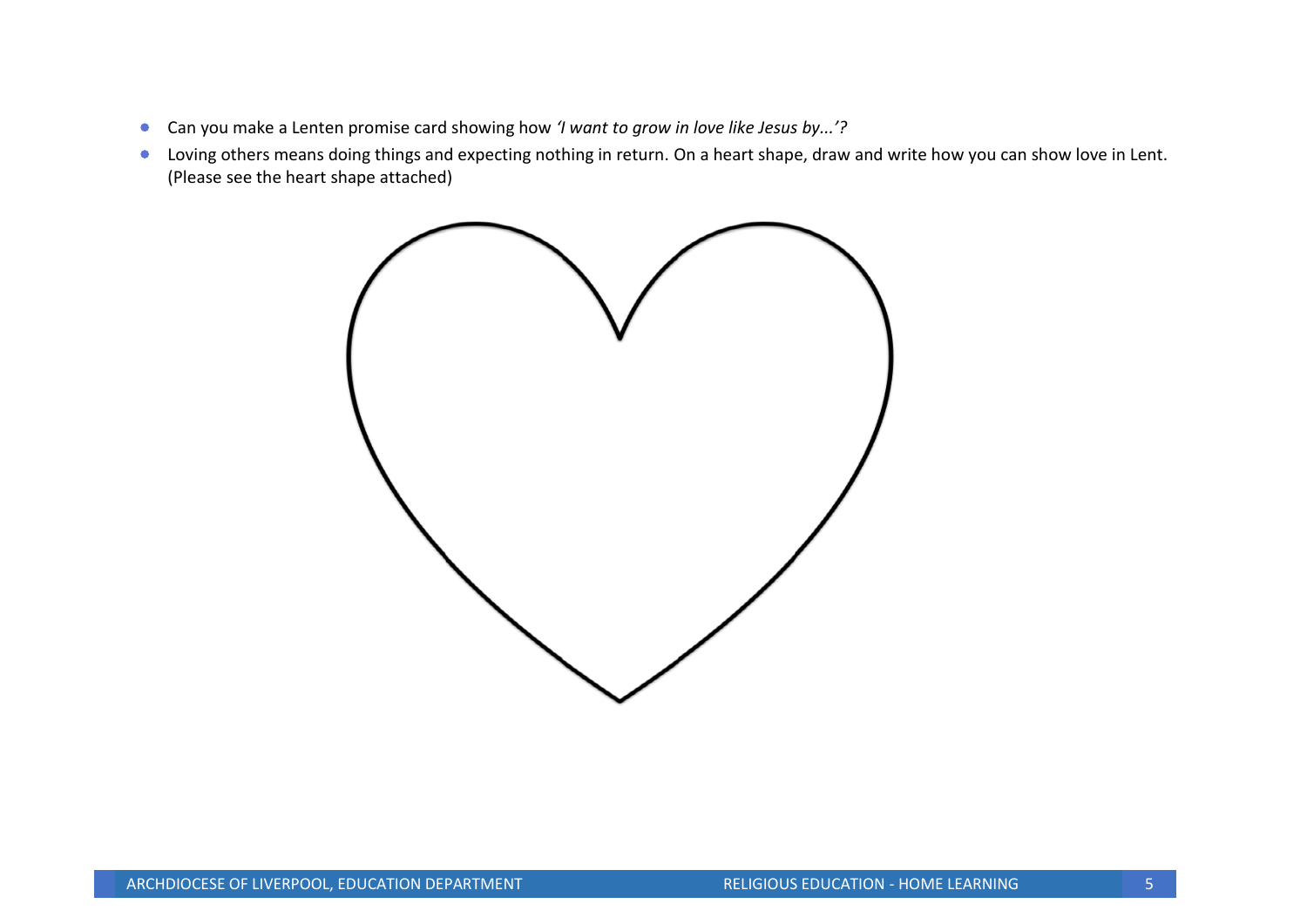## **Read together the story from the Bible. The Bible has lots of stories about Jesus.**

Talk about the different ways people are showing love in the story.

What are they doing? Why?

What do you see?

What room are they in?

What do you think they might be saying?

How do you think they are feeling?

Do you do any of these things at home?

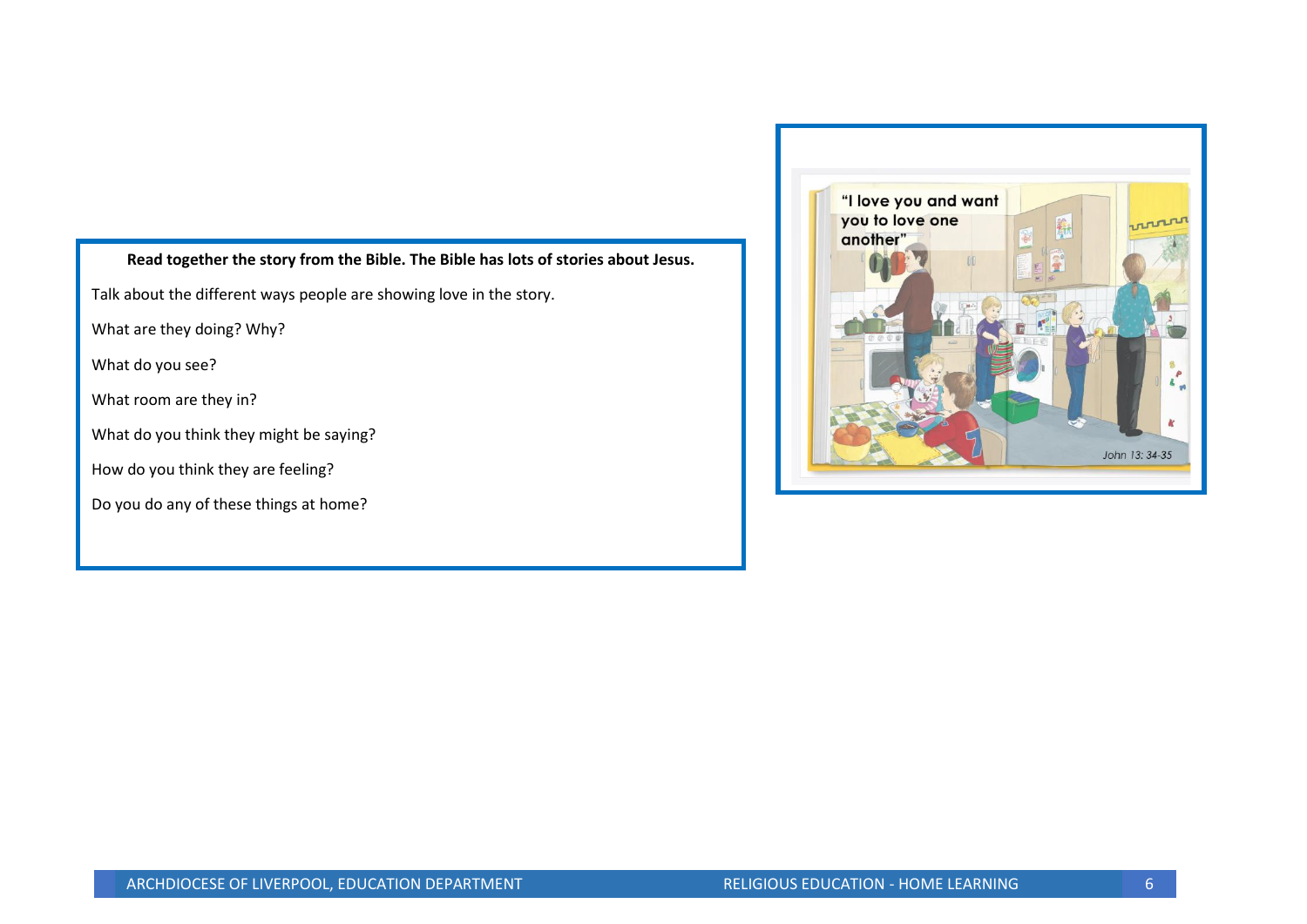## **Good Friday and looking forward to Easter.**



At the end of Lent we remember that Jesus died. The day he died is called Good Friday. It is a sad time. At school, at church or at home we can remember Jesus by saying a little prayer by the cross.

- What can you see in the picture?
- Where is the Cross?
- What do you think the people are doing?
- Can you say a little prayer for Jesus? Join your hands and say, *'Jesus, I love you and remember you.'*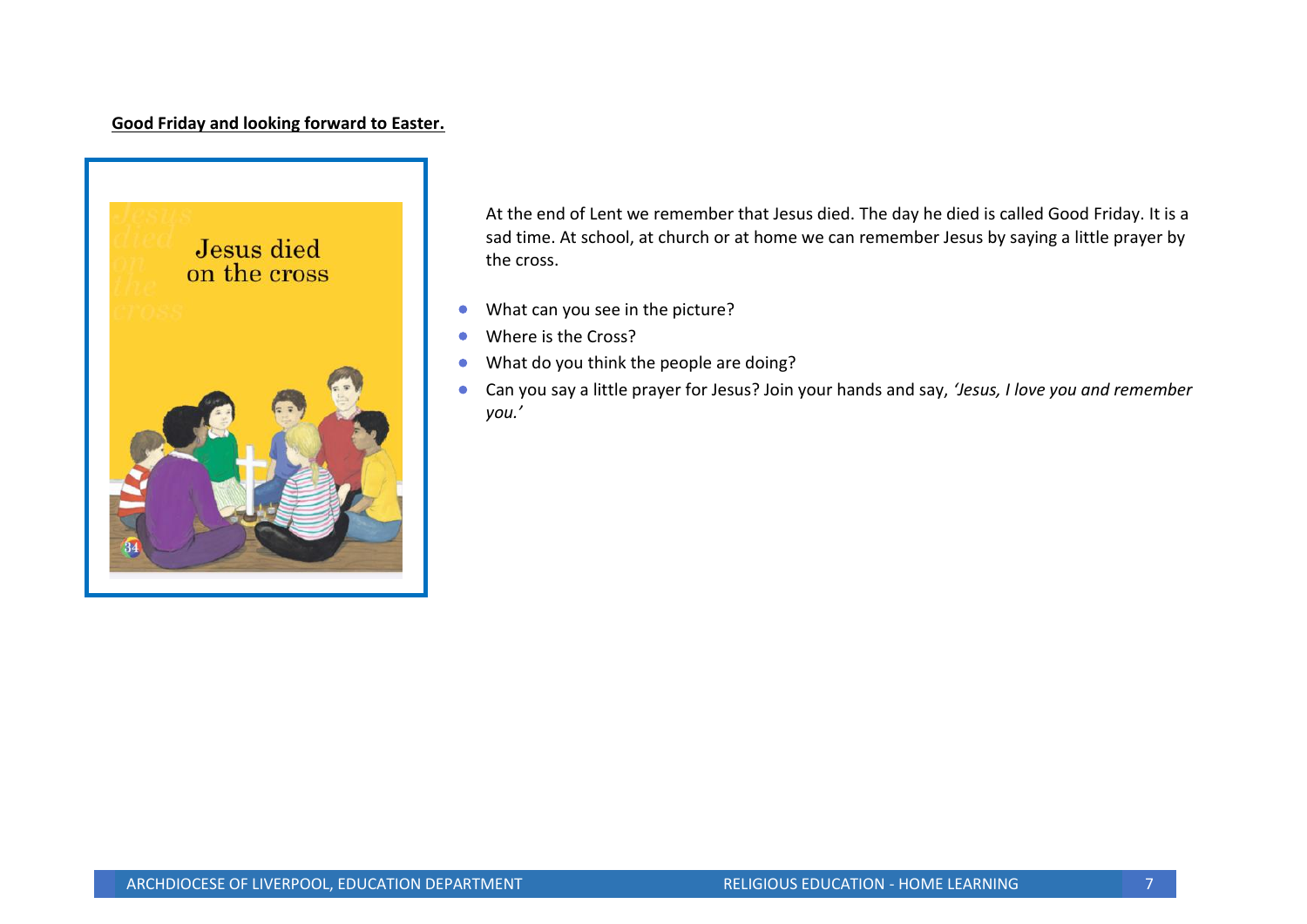**Read and share the Bible story together.**

## **New Life**

Good Friday was not the end of the story.

On Easter Sunday people celebrate the new life that God gave to Jesus.



## *A Note for Parents & Carers*

*Easter Sunday is a happy day. White is the special Easter colour. 'Alleluia' is the special Easter prayer. Some churches have an Easter garden to help people remember that Jesus died and was buried, but God his Father gave him new life. Jesus rose from the dead. Spring flowers are a symbol of new life. Easter is the Church's celebration of new life for Jesus and for everyone. An Easter Garden is a symbol of the Easter events.*

## **Easter. We celebrate the new life that God gave to Jesus.**

*Talk about these questions and answer them together at home.*

What do you see? (Easter garden, cross, flowers) What are the children doing? What is the priest showing the children? What do you think the people are doing? Do you think they are happy?